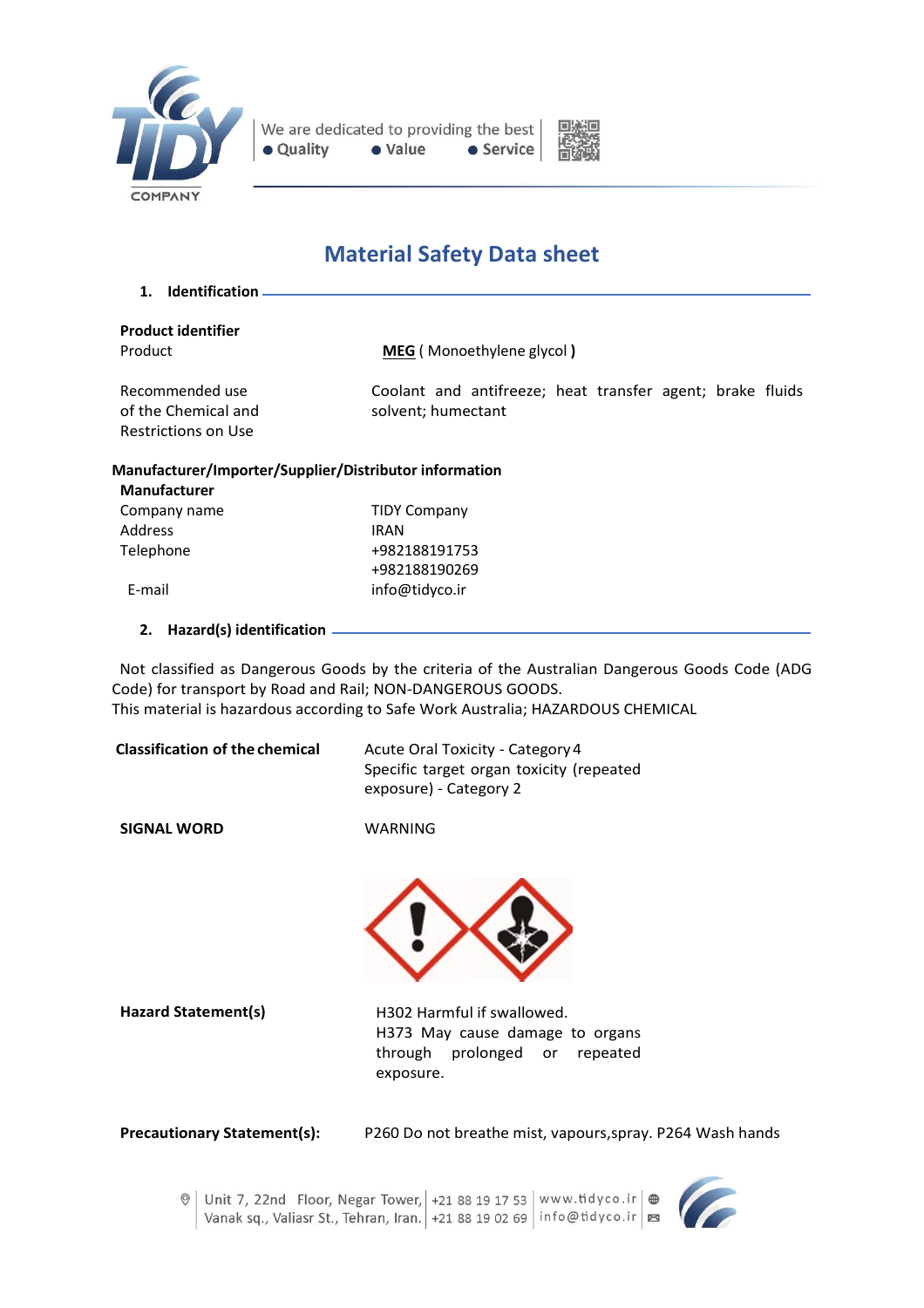

| • Quality                       | We are dedicated to providing the best<br>• Value<br>• Service                                                                                                    |  |
|---------------------------------|-------------------------------------------------------------------------------------------------------------------------------------------------------------------|--|
| COMPANY                         |                                                                                                                                                                   |  |
| Prevention                      | thoroughly after handling.<br>P270 Do not eat, drink or smoke when using this product                                                                             |  |
| Response                        | P301+P312 IF SWALLOWED: Call a POISON CENTER or<br>doctor/physician if you feel unwell. P330 Rinse mouth.<br>P314 Get medical advice/attention if you feel unwell |  |
| <b>Storage</b>                  | No storage statements.                                                                                                                                            |  |
| <b>Disposal</b>                 | P501 Dispose of contents and container in accordance with<br>local, regional, national, international regulations                                                 |  |
| <b>Poisons Schedule (SUSMP)</b> | S6 Poison                                                                                                                                                         |  |

## **3. Composition/information on ingredients**

| <b>Components</b> | <b>CAS Number</b> | Proportion | <b>Hazard Codes</b> |
|-------------------|-------------------|------------|---------------------|
| Ethylene glycol   | 107-21-1          | 100%       | H302 H373           |

## **4. First-aid measures**

| <b>Inhalation</b> | Remove victim from area of exposure - avoid becoming a<br>casualty. Remove contaminated clothing and loosen<br>remaining clothing. Allow patient to assume<br>most<br>comfortable position and keep warm. Keep at rest until fully<br>recovered. If patient finds breathing difficult and develops a<br>bluish discolouration of the skin (which suggests a lack of<br>oxygen in the blood - cyanosis), ensure airways are clear of<br>any obstruction and have a qualified person give oxygen<br>through a face mask. Apply artificial respiration if patient is |
|-------------------|-------------------------------------------------------------------------------------------------------------------------------------------------------------------------------------------------------------------------------------------------------------------------------------------------------------------------------------------------------------------------------------------------------------------------------------------------------------------------------------------------------------------------------------------------------------------|
|                   | not breathing. Seek immediate medical advice.                                                                                                                                                                                                                                                                                                                                                                                                                                                                                                                     |
| .                 | $\mathbf{r}$ , and the contract of the contract of the contract of the contract of the contract of the contract of the contract of the contract of the contract of the contract of the contract of the contract of the contract o                                                                                                                                                                                                                                                                                                                                 |

**Skin contact** If skin contact occurs, remove contaminated clothing and wash skin with running water. If irritation occurs seek medical advice

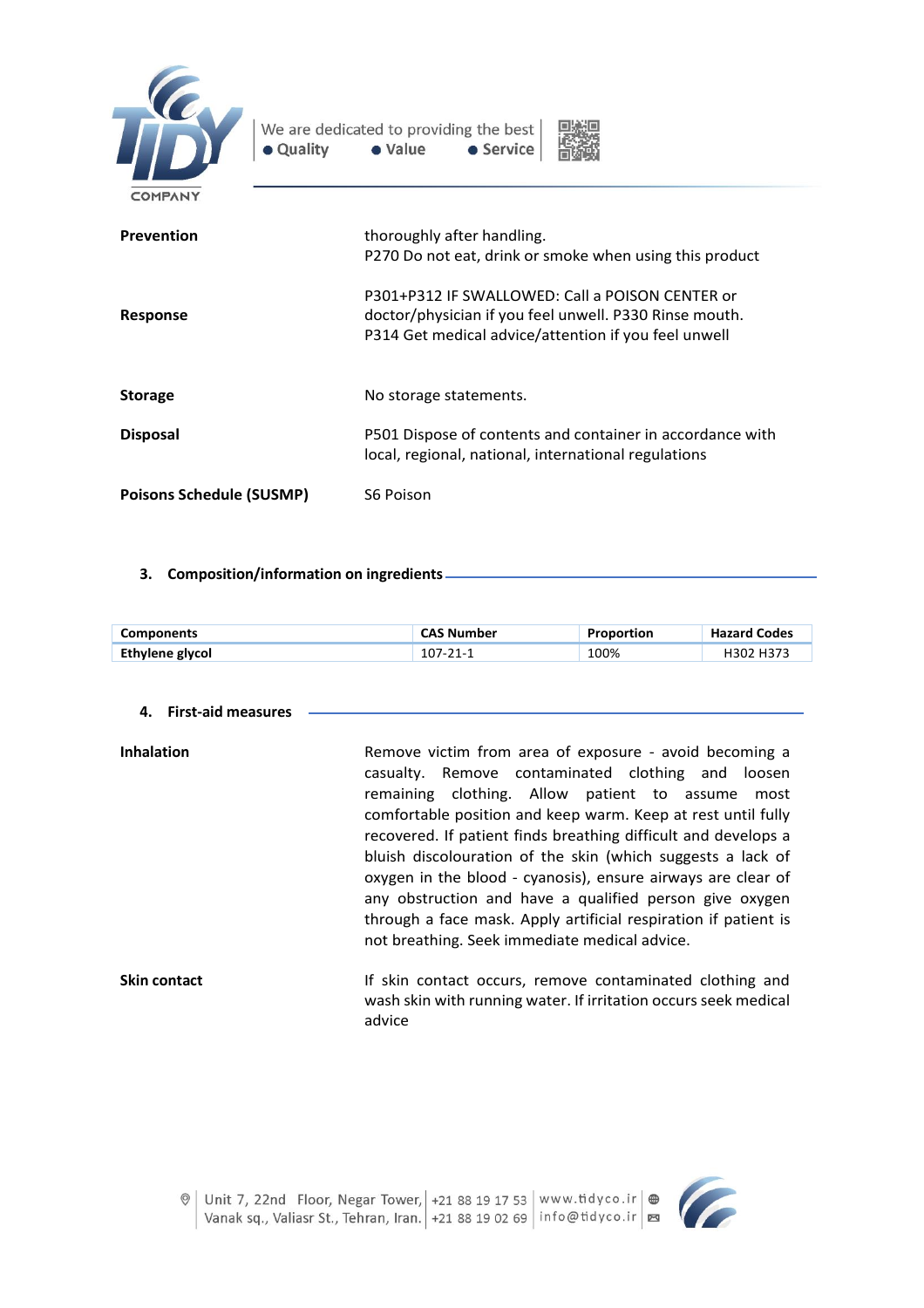



| <b>COMPANT</b>                                                               |                                                                                                                                                                                                                                                                                                                                                                                                                                                                                                                                                                                                                                                                                                                                                                                                                                                                                                                                                                                                                                                                                                                                                 |
|------------------------------------------------------------------------------|-------------------------------------------------------------------------------------------------------------------------------------------------------------------------------------------------------------------------------------------------------------------------------------------------------------------------------------------------------------------------------------------------------------------------------------------------------------------------------------------------------------------------------------------------------------------------------------------------------------------------------------------------------------------------------------------------------------------------------------------------------------------------------------------------------------------------------------------------------------------------------------------------------------------------------------------------------------------------------------------------------------------------------------------------------------------------------------------------------------------------------------------------|
| Eye contact                                                                  | If in eyes, wash out immediately with water. In all cases of eye<br>contamination it is a sensible precaution to seek medical<br>advice                                                                                                                                                                                                                                                                                                                                                                                                                                                                                                                                                                                                                                                                                                                                                                                                                                                                                                                                                                                                         |
| Ingestion                                                                    | Rinse mouth with water. If swallowed, give a glass of water to<br>drink. If vomiting occurs give further water. Seek immediate<br>medical assistance                                                                                                                                                                                                                                                                                                                                                                                                                                                                                                                                                                                                                                                                                                                                                                                                                                                                                                                                                                                            |
| Indication of immediate medical<br>attention and special treatment<br>needed | Treat symptomatically. Following ingestion admission to<br>hospital should be the first priority. Gastric lavage or emesis<br>should be performed as soon as possible to minimise<br>absorption and is recommended within four hours of<br>ingestion. Gastric lavage or emesis should not be attempted<br>unless medical expertise or adequate facilities are available.<br>Ethanol may be given intravenously as an antidote to prevent<br>build-up of toxic metabolites and increase excretion of<br>unchanged ethylene glycol by the kidneys. Uraemia,<br>pulmonary oedema and metabolic acidosis can occur and<br>dialysis, preferably haemodialysis, may be employed to treat<br>these complications and to remove ethylene glycol and its<br>metabolites from the blood.<br>Ethylene glycol can cause central nervous system depression<br>and metabolic acidosis. Consider removal by gastric lavage.<br>Blockade of the diacid/hydroxyacid metabolites may follow<br>competitive inhibition of alcohol dehydrogenase with ethanol<br>or 4-methyl pyrazole. Consider maintenance of a plasma<br>ethanol level of 100 mg/dL to 150 mg/dL. |
| <b>Fire-fighting measures</b><br>5.                                          |                                                                                                                                                                                                                                                                                                                                                                                                                                                                                                                                                                                                                                                                                                                                                                                                                                                                                                                                                                                                                                                                                                                                                 |
| Suitable extinguishing media                                                 | Fine water spray, normal foam, dry agent (carbon dioxide, dry<br>chemical powder).                                                                                                                                                                                                                                                                                                                                                                                                                                                                                                                                                                                                                                                                                                                                                                                                                                                                                                                                                                                                                                                              |
| <b>Unsuitable extinguishing</b><br>media                                     | Water jet                                                                                                                                                                                                                                                                                                                                                                                                                                                                                                                                                                                                                                                                                                                                                                                                                                                                                                                                                                                                                                                                                                                                       |
| <b>Specific hazards arising from</b><br>the chemical                         | Combustible liquid                                                                                                                                                                                                                                                                                                                                                                                                                                                                                                                                                                                                                                                                                                                                                                                                                                                                                                                                                                                                                                                                                                                              |

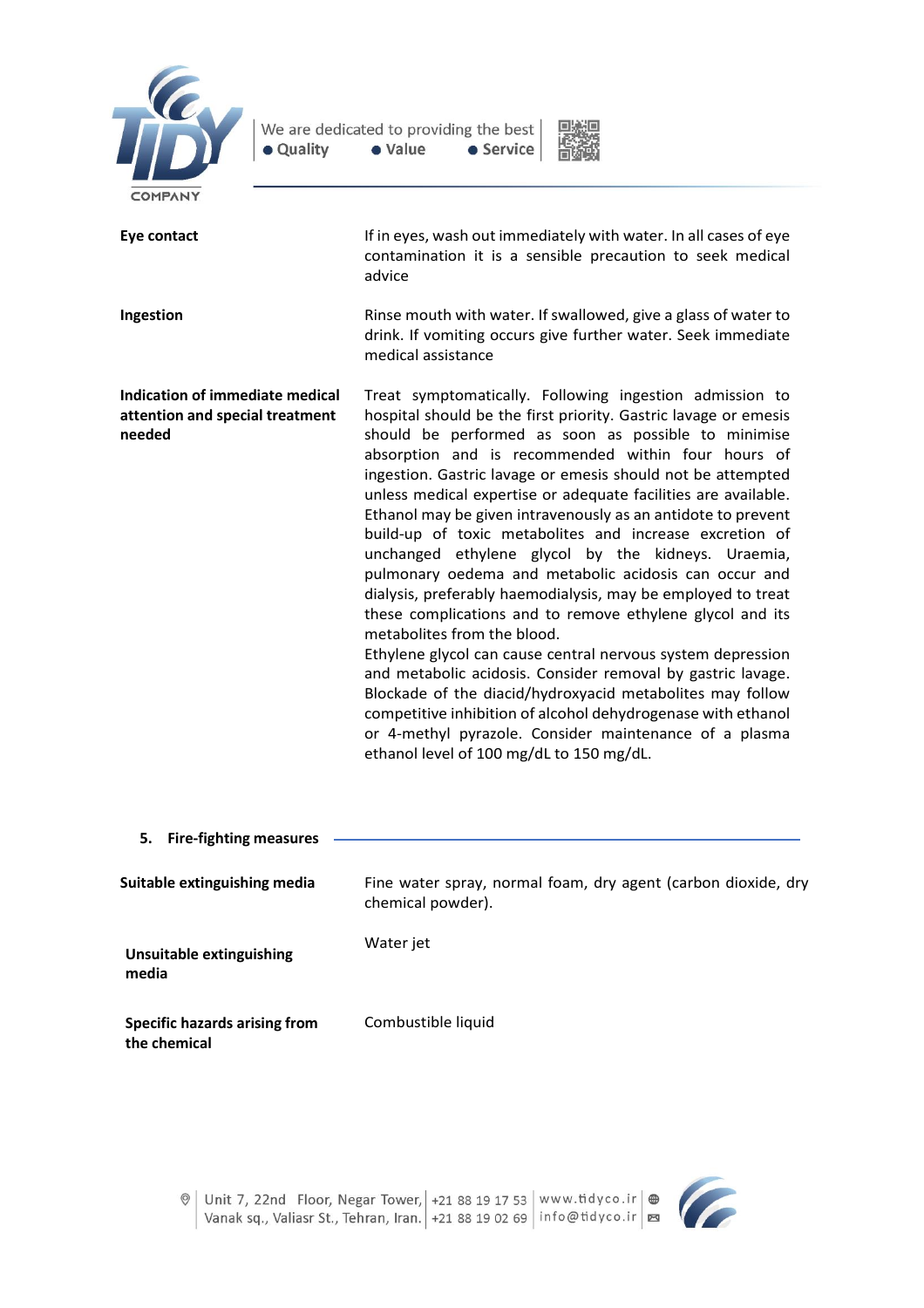



### **Special protective equipment and precautions for firefighters**

On burning will emit toxic fumes, including those of oxides of carbon . Fire fighters to wear self- contained breathing apparatus and suitable protective clothing if risk of exposure to vapour or products of combustion. Heating can cause expansion or decomposition of the material, which can

lead to the containers exploding. If safe to do so, remove containers from the path of fire. Keep containers cool with water spray.

#### **6. Accidental release measures**

| <b>Emergency</b>                                                                                            | Clear area of all unprotected personnel. Shut off all possible                                                                                                                                                                                                                                                                                                                                                            |
|-------------------------------------------------------------------------------------------------------------|---------------------------------------------------------------------------------------------------------------------------------------------------------------------------------------------------------------------------------------------------------------------------------------------------------------------------------------------------------------------------------------------------------------------------|
| procedures/Environmental                                                                                    | sources of ignition. If contamination of sewers or waterways has                                                                                                                                                                                                                                                                                                                                                          |
| precautions                                                                                                 | occurred advise local emergency services                                                                                                                                                                                                                                                                                                                                                                                  |
| Personal<br>precautions/Protective<br>equipment/Methods and<br>materials for containment and<br>cleaning up | Slippery when spilt. Avoid accidents, clean up immediately.<br>Wear protective equipment to prevent skin and eye contact and<br>breathing in vapours. Work up wind or increase ventilation.<br>Contain - prevent run off into drains and waterways. Use<br>absorbent (soil, sand or other inert material). Collect and seal in<br>properly labelled containers or drums for disposal. Wash area<br>down with excess water |

#### **7. Handling and storage**

| Classified as a C1<br>(COMBUSTIBLE LIQUID) for the<br>purpose of storage and<br>handling, in accordance with the<br>requirements of AS 1940. Refer<br>to State Regulations for storage<br>and | This material is a Scheduled Poison S6 and must be stored,<br>maintained and used in accordance with the relevant<br>regulations<br>Precautions for safe handling:<br>Avoid skin and eye contact and breathing in vapour. Keep out               |
|-----------------------------------------------------------------------------------------------------------------------------------------------------------------------------------------------|--------------------------------------------------------------------------------------------------------------------------------------------------------------------------------------------------------------------------------------------------|
|                                                                                                                                                                                               | Of reach of children                                                                                                                                                                                                                             |
| <b>Conditions for safe storage,</b><br>including any incompatibilities                                                                                                                        | Store in a cool, dry, well ventilated place and out of direct<br>sunlight. Store away from foodstuffs. Store away from<br>incompatible materials described in Section 10. Keep<br>containers closed when not in use - check regularly for leaks. |

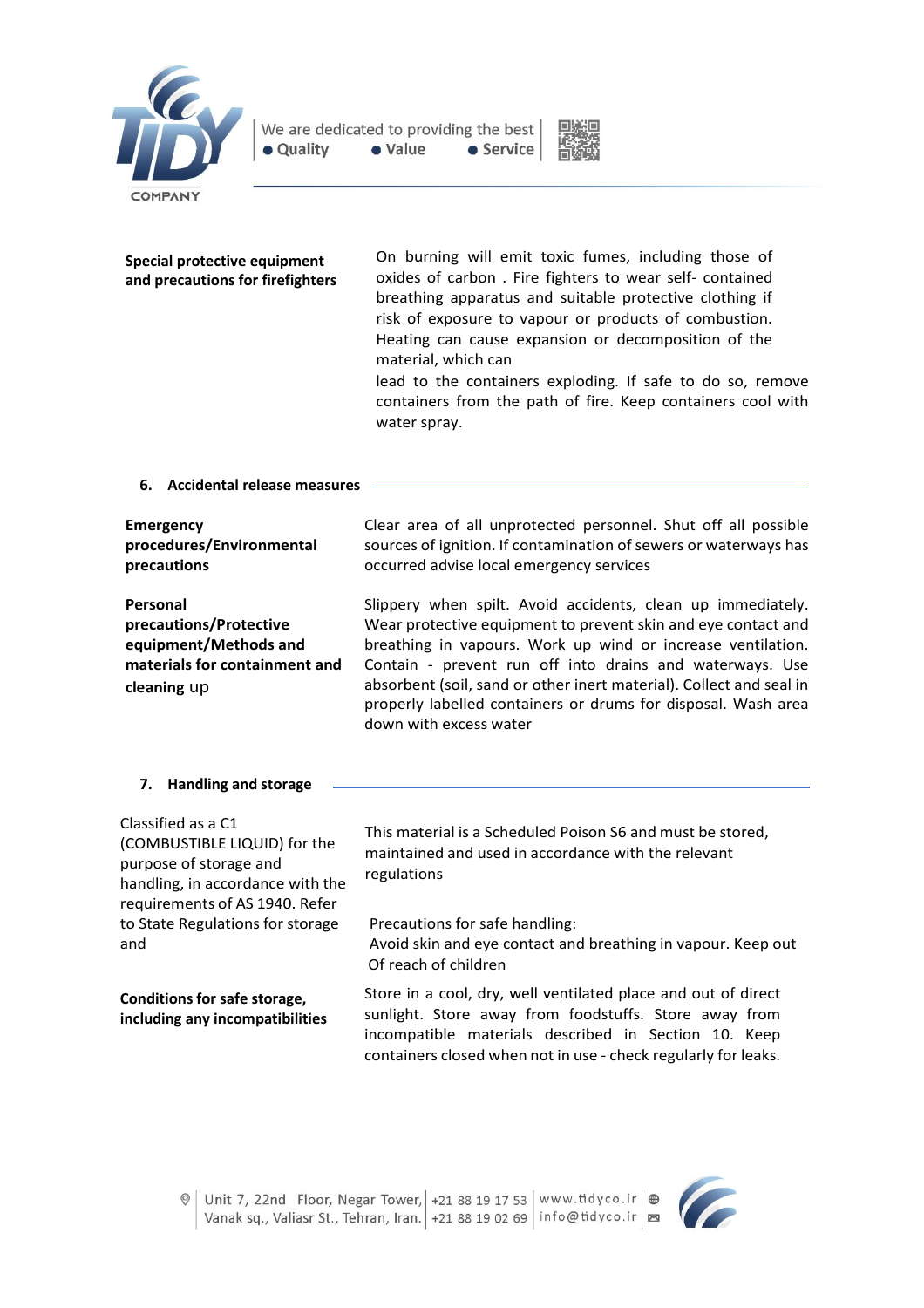



## **8. Exposure controls/personal protection**

| <b>Ethylene glycol (vapour)</b>            | 8hr TWA = 52 mg/m3 (20 ppm), 15 min STEL = 104 mg/m3 (40                                                                                                                                                                                                                                                                                                                                                                                                                                                                                                                                                                                                          |  |
|--------------------------------------------|-------------------------------------------------------------------------------------------------------------------------------------------------------------------------------------------------------------------------------------------------------------------------------------------------------------------------------------------------------------------------------------------------------------------------------------------------------------------------------------------------------------------------------------------------------------------------------------------------------------------------------------------------------------------|--|
| ppm), Sk Ethylene glycol<br>(particulate)  | 8hr TWA = $10 \text{ mg/m}$ 3, Sk                                                                                                                                                                                                                                                                                                                                                                                                                                                                                                                                                                                                                                 |  |
| As published by Safe                       | Work Australia Workplace Exposure Standards for Airborne<br>Contaminants                                                                                                                                                                                                                                                                                                                                                                                                                                                                                                                                                                                          |  |
| <b>TWA</b>                                 | The time-weighted average airborne concentration of a<br>particular substance when calculated over an eight-hour working<br>day, for a five-day working week                                                                                                                                                                                                                                                                                                                                                                                                                                                                                                      |  |
| <b>STEL (Short Term Exposure</b><br>Limit) | the airborne concentration of a particular substance calculated<br>as a time-weighted average over 15 minutes, which should not<br>be exceeded at any time during a normal eight hour work day.<br>According to current knowledge this concentration should<br>neither impair the health of, nor cause undue discomfort to,<br>nearly all workers                                                                                                                                                                                                                                                                                                                 |  |
| Sk' (skin) Notice                          | absorption through the skin may be a significant source of<br>exposure. The exposure standard is invalidated if such contact<br>should occur.                                                                                                                                                                                                                                                                                                                                                                                                                                                                                                                     |  |
| <b>These Workplace</b>                     | Exposure Standards are guides to be used in the control of<br>occupational health hazards. All atmospheric contamination<br>should be kept to as low a level as is workable.<br>These workplace exposure standards should not be used as fine<br>dividing lines between safe and dangerous concentrations of<br>chemicals. They are not a measure of relative toxicity.                                                                                                                                                                                                                                                                                           |  |
| <b>Appropriate engineering</b><br>controls | Ensure ventilation is adequate and that air concentrations of<br>components are controlled below quoted Workplace Exposure<br>Standards. Vapour heavier than air - prevent concentration in<br>hollows or sumps. DO NOT enter confined spaces where vapour<br>may have collected. Keep containers closed when not in uself in<br>the handling and application of this material, safe exposure<br>levels could be exceeded, the use of engineering controls such<br>as local exhaust ventilation must be considered and the results<br>documented. If achieving safe exposure levels does not require<br>engineering controls, then a detailed and documented risk |  |

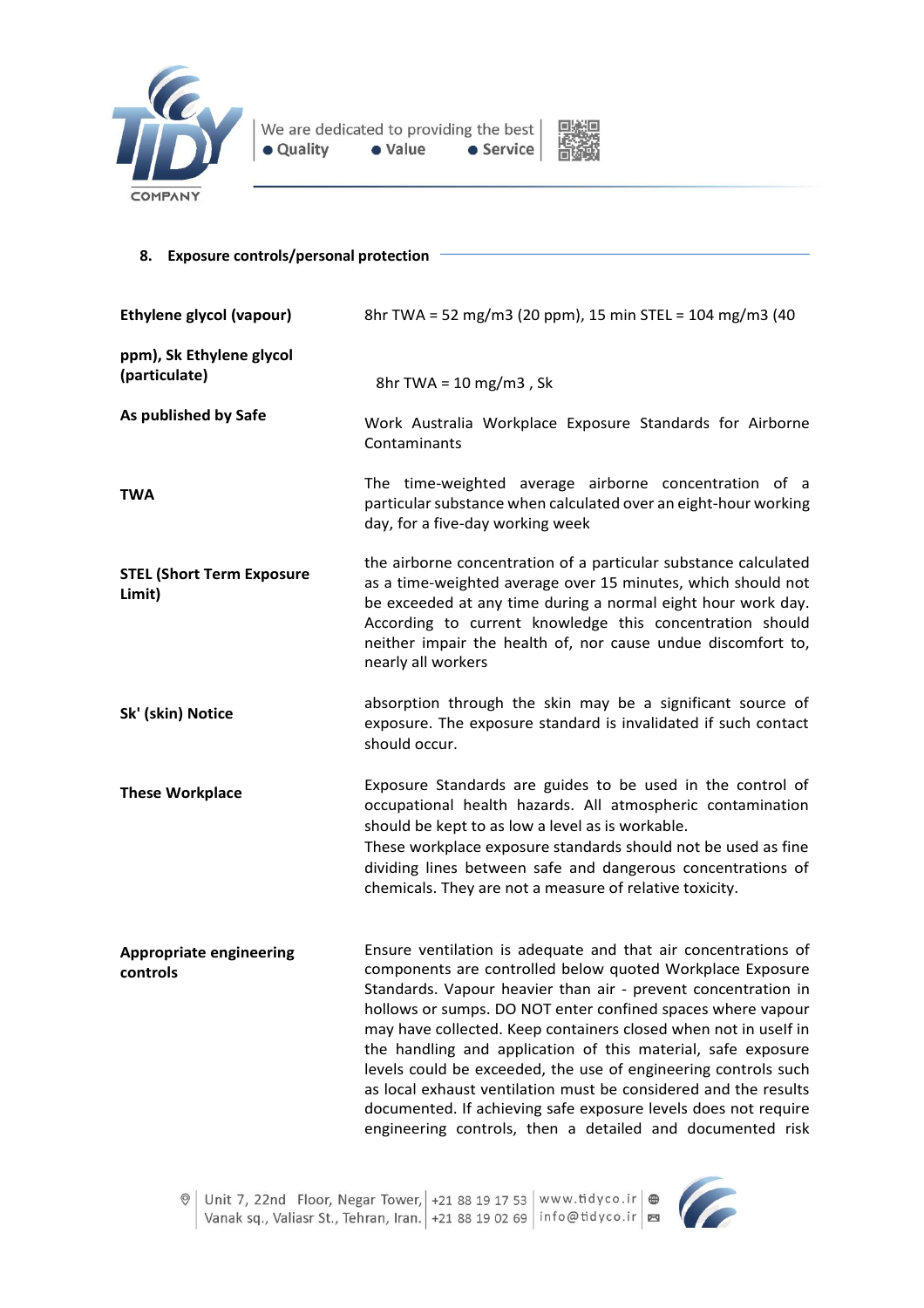



assessment using the relevant Personal Protective Equipment (PPE) (refer to PPE section below) as a basis must be carried out to determine the minimum PPE requirements.

### **Individual protection measures, such as Personal Protective Equipment (PPE)**

OVERALLS, SAFETY SHOES, SAFETY GLASSES, GLOVES, RESPIRATOR

The selection of PPE is dependent on a detailed risk assessment. The risk assessment should consider the work situation, the physical form of the chemical, the handling methods, and environmental factors

Wear overalls, safety glasses and impervious gloves. Use with adequate ventilation. If determined by a risk assessment an inhalation risk exists, wear an organic vapour respirator meeting the requirements of AS/NZS 1715 and AS/NZS 1716. Always wash hands before smoking, eating, drinking or using the toilet. Wash contaminated clothing and other protective equipment before storage or re-use

## **9. Physical and chemical properties**

| <b>Physical state</b><br>Colour<br>Odourless<br>Molecular Formula<br>Solubility<br><b>Specific Gravity</b><br>Relative Vapour Density (air=1)<br>Vapour Pressure (20 °C)<br>Viscosity:<br>Partition Coefficient:<br>Freezing Point/Range (°C)<br>Boiling Point/Range (°C)<br><b>PH</b><br>Viscosity<br><b>Partition Coefficient</b> | Slightly Viscous Liquid<br>Colourless<br>Odourless<br>CH2OHCH2OH<br>Miscible in water<br>1.12 @ $20^{\circ}$ C<br>2.2<br>0.01 kPa<br>110 (CC)<br>3.2-12.8 (vapour in air)<br>412<br>197<br>Not available<br>21 cP @20°C<br>$log$ Pow = $-1.36$ |
|-------------------------------------------------------------------------------------------------------------------------------------------------------------------------------------------------------------------------------------------------------------------------------------------------------------------------------------|------------------------------------------------------------------------------------------------------------------------------------------------------------------------------------------------------------------------------------------------|
| Freezing Point/Range (°C)                                                                                                                                                                                                                                                                                                           | -13                                                                                                                                                                                                                                            |
|                                                                                                                                                                                                                                                                                                                                     |                                                                                                                                                                                                                                                |

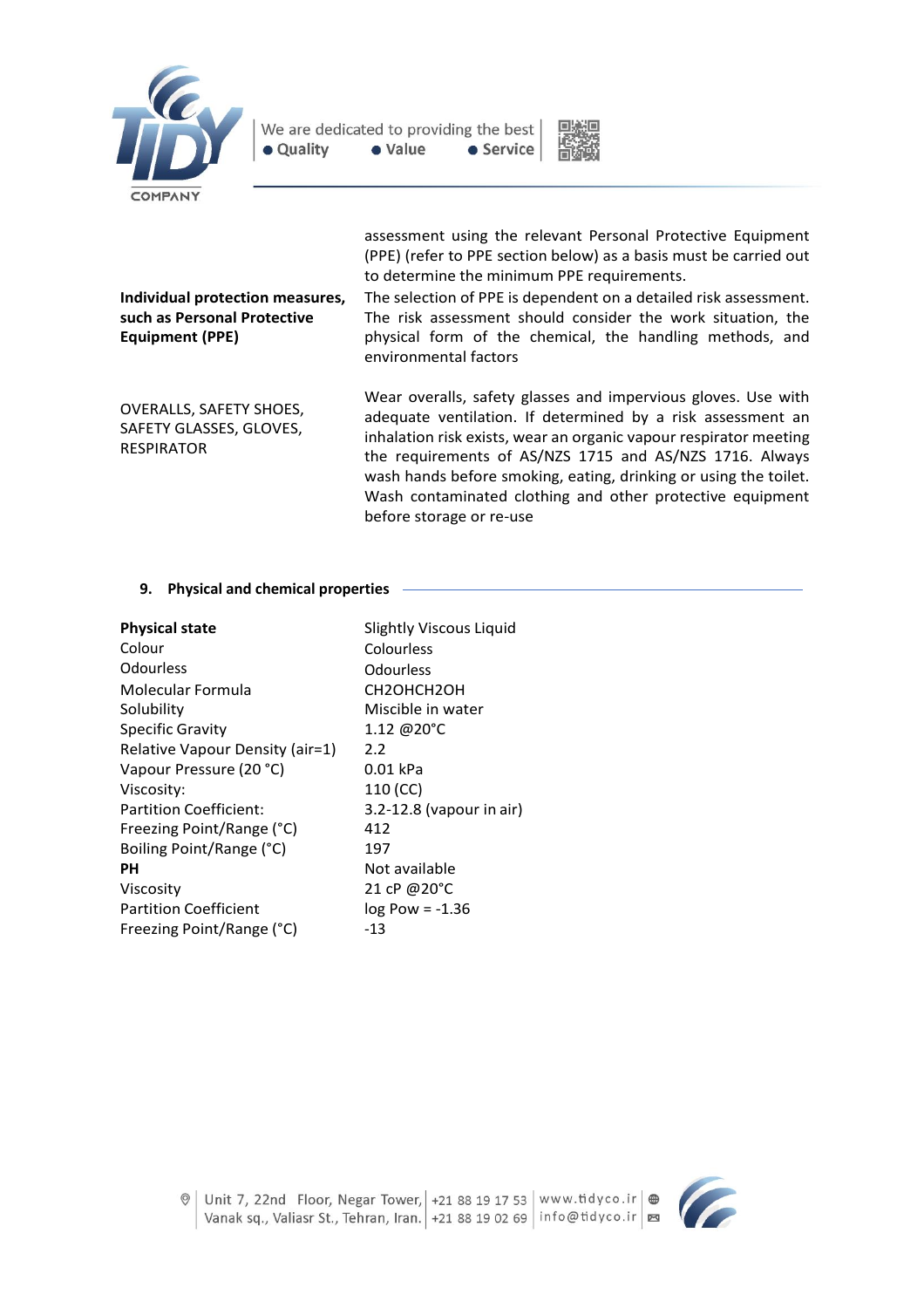



| 10. Stability and reactivity                                      |                                                                                                                                                                                                                                                                                                                                                                                                  |
|-------------------------------------------------------------------|--------------------------------------------------------------------------------------------------------------------------------------------------------------------------------------------------------------------------------------------------------------------------------------------------------------------------------------------------------------------------------------------------|
| Reactivity                                                        | Reacts with strong oxidising agents                                                                                                                                                                                                                                                                                                                                                              |
| <b>Chemical stability</b>                                         | Stable under normal conditions of use                                                                                                                                                                                                                                                                                                                                                            |
| <b>Possibility of hazardous</b><br>reactions                      | None known                                                                                                                                                                                                                                                                                                                                                                                       |
| <b>Conditions to avoid</b>                                        | Excessive heat will lead to accelerated oxidative degradation                                                                                                                                                                                                                                                                                                                                    |
| Incompatible materials                                            | Incompatible with strong oxidising agents.                                                                                                                                                                                                                                                                                                                                                       |
| <b>Hazardous decomposition</b><br>products                        | Oxides of carbon                                                                                                                                                                                                                                                                                                                                                                                 |
| 11. Toxicological information                                     |                                                                                                                                                                                                                                                                                                                                                                                                  |
| Ingestion                                                         |                                                                                                                                                                                                                                                                                                                                                                                                  |
|                                                                   | Initial symptoms following a large dose (>100ml) are those of<br>alcohol intoxication progressing to vomiting, headache, stupor,<br>convulsions<br>unconsciousness.<br>and<br>Respiratory<br>system<br>involvement may occur 12 - 24 hours after ingestion. Symptoms<br>may include hyperventilation and rapid shallow breathing. Death<br>may occur from respiratory failure or pulmonary edema |
| Eye contact                                                       | May be an eye irritant                                                                                                                                                                                                                                                                                                                                                                           |
| <b>Skin contact</b>                                               | Contact with skin may result in irritation. Will have a degreasing<br>action on the skin. Repeated or prolonged skin contact may lead<br>to irritant contact dermatitis. Can be absorbed through the skin.<br>Effects can include those described for 'INGESTION'                                                                                                                                |
| <b>Inhalation</b>                                                 | Breathing in vapour can result in headaches, dizziness,<br>drowsiness, and possible nausea                                                                                                                                                                                                                                                                                                       |
| <b>Acute toxicity</b>                                             | Oral LD50 (rat): 4700 mg/kg                                                                                                                                                                                                                                                                                                                                                                      |
| <b>Skin corrosion/irritation</b><br>Serious eye damage/irritation | Mild irritant (rabbit)<br>Mild irritant (rabbit)                                                                                                                                                                                                                                                                                                                                                 |



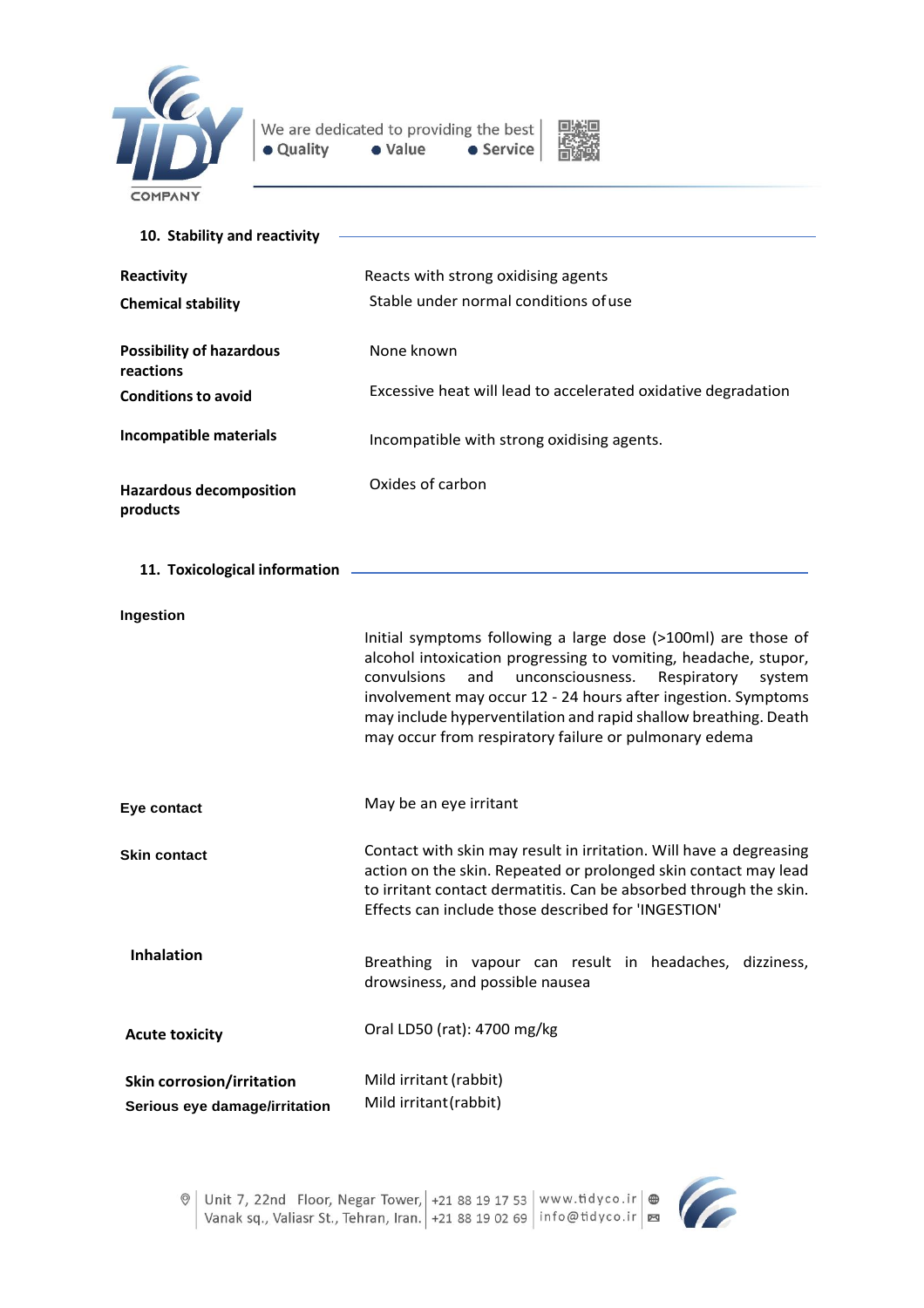

| <b>Chronic effects</b>                                                                       | Available evidence from animal studies indicate that repeated or<br>prolonged exposure to this material could result in effects on the<br>central nervous system, liver and kidneys.<br>Estimated minimum lethal dose (human) following ingestion<br>of ethylene glycol is thought to be 1.4ml/kg. High doses of<br>ethylene glycol in rats and mice have resulted in reproductive<br>and developmental toxicity following exposure by the oral and<br>inhalation (respirable aerosol) routes. These particular data<br>sets are not considered relevant to normal industrial use but<br>do emphasise the need for care in handling. Data from animal<br>and human studies to date do not provide evidence that<br>exposure to ethylene glycol has mutagenic or carcinogenic<br>effects. |
|----------------------------------------------------------------------------------------------|------------------------------------------------------------------------------------------------------------------------------------------------------------------------------------------------------------------------------------------------------------------------------------------------------------------------------------------------------------------------------------------------------------------------------------------------------------------------------------------------------------------------------------------------------------------------------------------------------------------------------------------------------------------------------------------------------------------------------------------------------------------------------------------|
| 12. Ecological information                                                                   |                                                                                                                                                                                                                                                                                                                                                                                                                                                                                                                                                                                                                                                                                                                                                                                          |
| <b>Ecotoxicity</b>                                                                           | Avoid contaminating waterways.                                                                                                                                                                                                                                                                                                                                                                                                                                                                                                                                                                                                                                                                                                                                                           |
| <b>Persistence and degradability</b><br><b>Bioaccumulative potential</b><br>96hr LC50 (fish) | Expected to be readily biodegradable<br>This product shows a low bioaccumulation potential.<br>>10,000 mg/L (marine water); 8050 mg/L (fresh water)                                                                                                                                                                                                                                                                                                                                                                                                                                                                                                                                                                                                                                      |
| 13. Disposal considerations                                                                  |                                                                                                                                                                                                                                                                                                                                                                                                                                                                                                                                                                                                                                                                                                                                                                                          |
| <b>Disposal methods</b>                                                                      | Refer to Waste Management Authority. Dispose of material<br>through a licensed waste contractor. Normally suitable for<br>incineration by an approved agent.                                                                                                                                                                                                                                                                                                                                                                                                                                                                                                                                                                                                                             |
| 14. Transport information                                                                    |                                                                                                                                                                                                                                                                                                                                                                                                                                                                                                                                                                                                                                                                                                                                                                                          |
| <b>Road and Rail Transport</b>                                                               | Not classified as Dangerous Goods by the criteria of the<br>Australian Dangerous Goods Code (ADG Code) for transport by<br>Road and Rail; NON-DANGEROUS GOODS.                                                                                                                                                                                                                                                                                                                                                                                                                                                                                                                                                                                                                           |
| <b>Marine Transport</b>                                                                      | Not classified as Dangerous Goods by the criteria of the<br>International Maritime Dangerous Goods Code (IMDG Code) for<br>transport by sea; NON-DANGEROUS GOODS.                                                                                                                                                                                                                                                                                                                                                                                                                                                                                                                                                                                                                        |

**Air Transport** Not classified as Dangerous Goods by the criteria of the International Air Transport Association (IATA) Dangerous Goods Regulations for transport by air; NON-DANGEROUS GOODS.